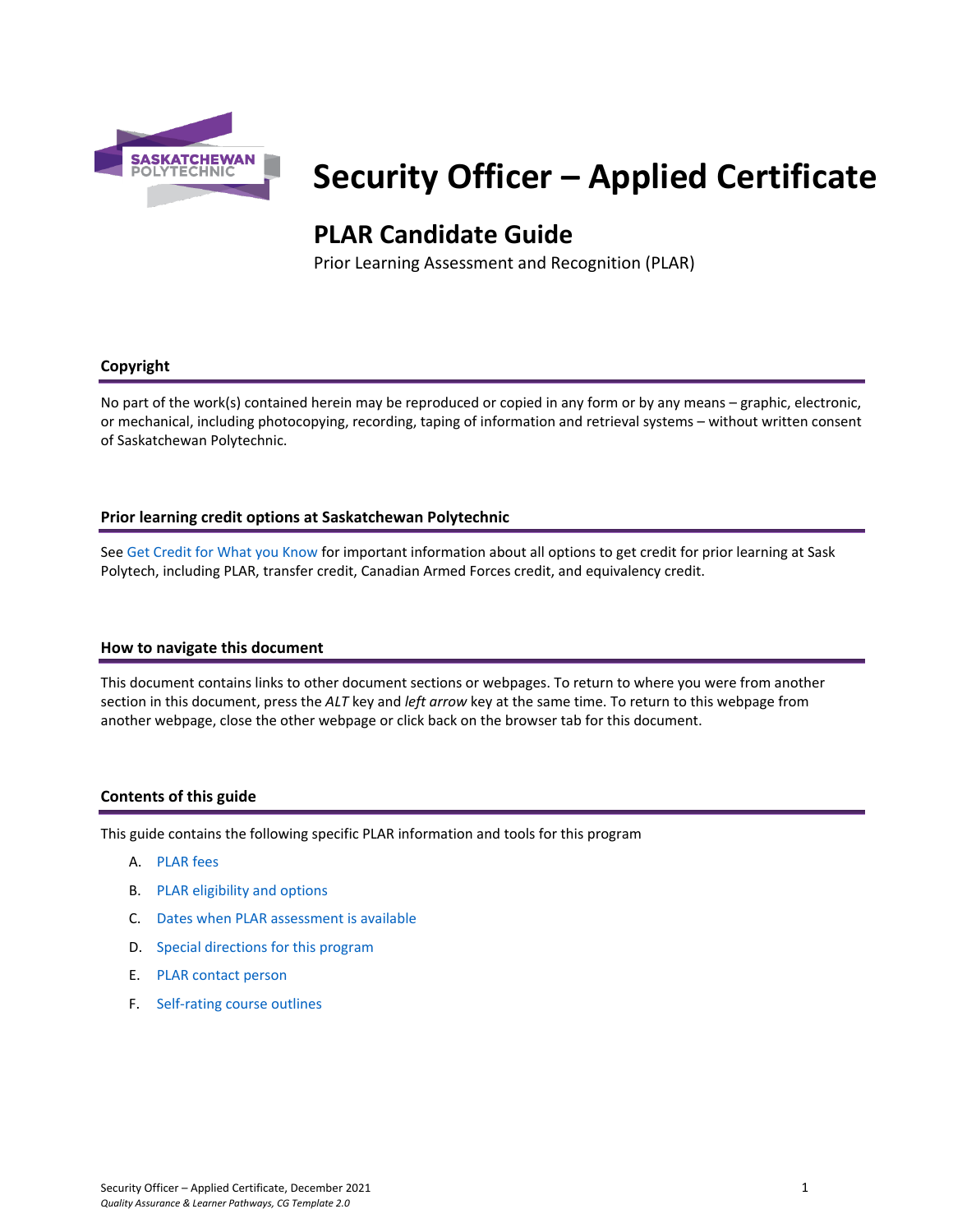#### <span id="page-1-0"></span>**A. PLAR fees**

Fees for PLAR challenges are set to cover our costs for consultation, assessment, and related administrative tasks. PLAR fees are non-refundable and non-transferrable.

<span id="page-1-1"></span>The PLAR fees policy is subject to change for each new academic year. Please see the **Cost** section on the [PLAR webpage](https://saskpolytech.ca/admissions/get-credit/plar.aspx) for current fee information.

#### **B. PLAR eligibility and options**

To be eligible for PLAR for courses in this program, you must first apply for admission and be accepted into the program. You must also consult with th[e PLAR contact person](#page-2-0) and be approved for PLAR assessment.

#### **Individual course PLAR**

Individual course PLAR means that each single course is assessed separately. If you have 12 months or more, recent paid employment as a Security Officer, you may apply to PLAR any course within the Security Officer Program.

#### **Course pre-requisites and co-requisites**

Some courses have one or more other courses that must be completed first (pre-requisite) or at the same time (corequisite). See course outlines in this guide to identify any pre- or co-requisites for each course. Discuss with your [PLAR](#page-2-0)  [contact person](#page-2-0) how to deal with courses with co-requisites.

#### **Block assessment**

<span id="page-1-2"></span>Some programs may assess a cluster of courses together in one block, which may save you time and effort. Ask the [PLAR](#page-2-0)  [contact person](#page-2-0) whether there are any block assessment options in this program.

#### **C. Dates when PLAR assessment is available**

PLAR assessment for this program is available from Sept 1 to June 15 in each academic year.

#### <span id="page-1-3"></span>**All PLAR assessment must be completed by June 15 of each academic year**.

#### **D. Special directions for this program**

- 1. **Review** th[e PLAR process and FAQs](https://saskpolytech.ca/admissions/get-credit/plar.aspx) and the information in this guide.
- 2. **Self-rate** your learning for each course using the Course Outlines in this guide.
- 3. **Consult** with th[e PLAR contact person](#page-2-0) for PLAR approval. Be prepared to provide your resume, course selfratings (see section F), and a partially complete[d PLAR application.](https://saskpolytech.ca/admissions/resources/documents/plar-application-form.pdf) If you are approved for PLAR, the contact person will sign your PLAR application and explain next steps.
- 4. **Apply** for admission to the program. Se[e directions](https://saskpolytech.ca/admissions/apply-and-register/apply-to-a-program.aspx) for applying.
- 5. **Register** for PLAR at Registration Services once you have signed approval on your [PLAR Application Form.](http://saskpolytech.ca/admissions/resources/documents/plar-application-form.pdf) The PLAR fee will be added to your student account.
- 6. **Finalize** a detailed Assessment Plan with your assigned assessor**.**
- 7. **Complete** assessment before your PLAR registration expires.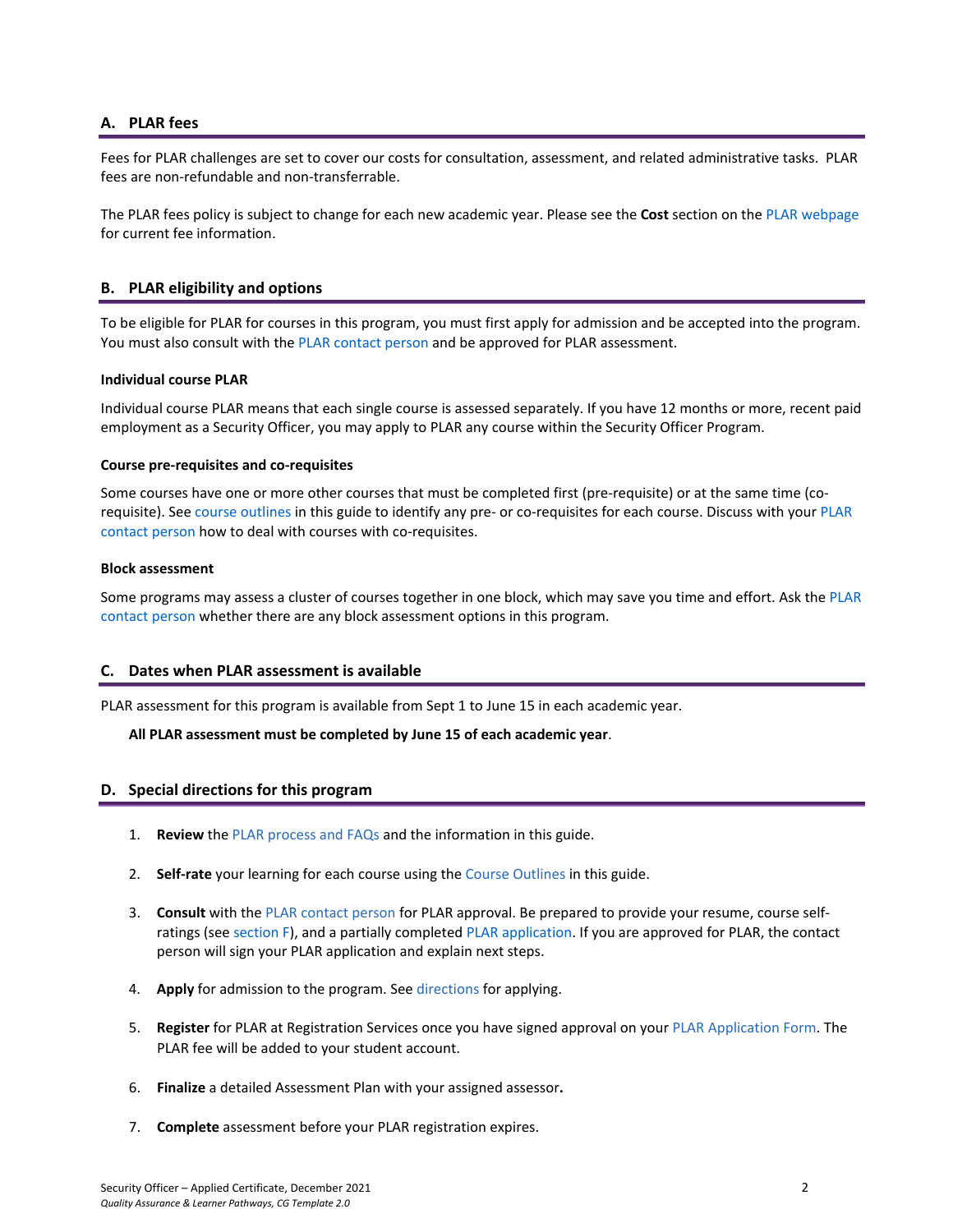#### <span id="page-2-0"></span>**E. PLAR contact person**

Contact the person below to arrange a consultation **after** you have read this guide and [general PLAR information](http://saskpolytech.ca/admissions/resources/prior-learning-process.aspx) **and** rated yourself for each course (see next session). Consultation may be by phone, online, or in person. Be prepared to provide your resume, course self-ratings, and a partially complete[d PLAR application.](https://saskpolytech.ca/admissions/resources/documents/plar-application-form.pdf#search=PLAR%20application) If agreement is reached to go ahead with PLAR, the contact person will sign approval on your PLAR application and explain the next steps. Admission to the program is required before you can register for PLAR.

> **Kevin Krawec**, *Program Head* Security Officer – Applied Certificate Saskatchewan Polytechnic, Prince Albert Campus Phone: 306 – 765 - 1737 Email[: kevin.krawec@saskpolytech.ca](mailto:kevin.krawec@saskpolytech.ca)

#### <span id="page-2-1"></span>**F. Self-rating course outlines**

Clicking on a course code below opens a page where you can rate yourself on the knowledge and skills assessed for PLAR credit. For Arts & Sciences courses, clicking on the course code opens another PLAR guide. The [PLAR contact](#page-2-0)  [person](#page-2-0) for this program will refer you to another person to discuss PLAR for courses delivered by Arts & Sciences or another program/department.

| <b>COURSE</b><br><b>CODE</b> | <b>COURSE NAME</b>                               | <b>Delivered by another</b><br>department/program |
|------------------------------|--------------------------------------------------|---------------------------------------------------|
| <b>CORR 100</b>              | Managing Clients in Public Safety Settings       |                                                   |
| <b>EMPS 107</b>              | <b>Workplace Wellness</b>                        |                                                   |
| <b>JOBR 100</b>              | Job Preparation                                  |                                                   |
| <b>LAW 164</b>               | Reporting Procedures for Security Officers       |                                                   |
| <b>SECG 100</b>              | Crime Prevention and Technology                  |                                                   |
| <b>SECG 101</b>              | Legislation and Procedures for Security Officers |                                                   |
| <b>SFTY 157</b>              | <b>Defensive Tactics</b>                         |                                                   |
| <b>WORK 155</b>              | <b>Work Experience</b>                           |                                                   |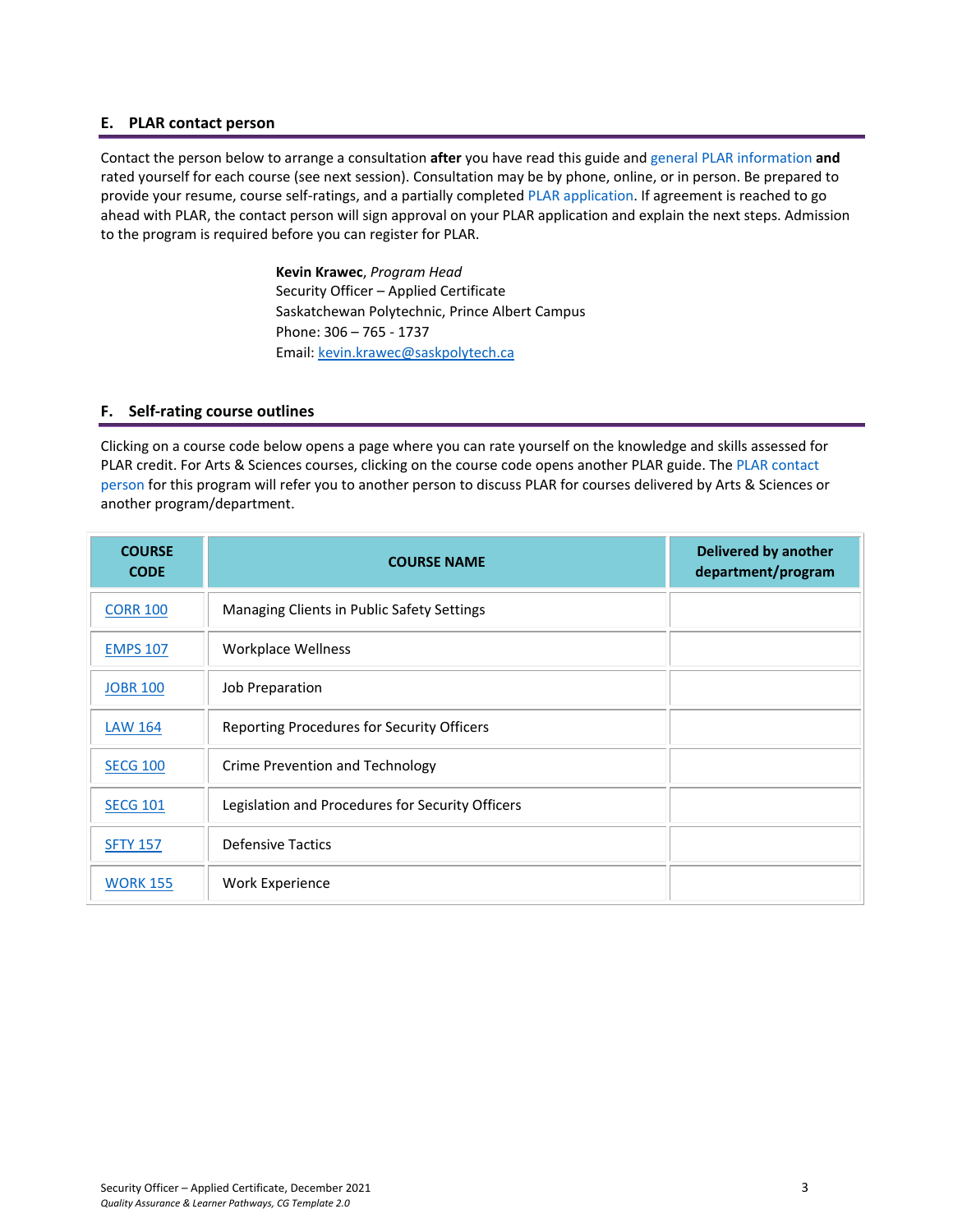#### <span id="page-3-0"></span>**CORR 100 – Managing Clients in Public Safety Settings**

You will develop specific skills for interacting with diverse groups of individuals in various public safety situations and settings. Content will include strategies for dealing with clients in high stress situations and strategies to defuse hostile situations.

| Credit unit(s):               | 3.0               |
|-------------------------------|-------------------|
| <b>Pre and Co Requisites:</b> | none              |
| Equivalent course(s):         | <b>CORR 100CE</b> |

| Use a checkmark $(\checkmark)$ to rate yourself as follows for each learning outcome |                                                                 |                                                                                                                                                                                             |           |          |      |
|--------------------------------------------------------------------------------------|-----------------------------------------------------------------|---------------------------------------------------------------------------------------------------------------------------------------------------------------------------------------------|-----------|----------|------|
|                                                                                      | Competent:<br>Learning:<br>None:                                | I can apply this outcome without direction or supervision.<br>I am still learning skills and knowledge to apply this outcome.<br>I have no knowledge or experience related to this outcome. | Competent | Learning | None |
| 1.                                                                                   | Examine the communication climate in public safety settings.    |                                                                                                                                                                                             |           |          |      |
| 2.                                                                                   | Describe client behavior in high stress situations.             |                                                                                                                                                                                             |           |          |      |
| 3.                                                                                   | Recognize dangerous non-verbal communication.                   |                                                                                                                                                                                             |           |          |      |
| 4.                                                                                   | Respond to diverse groups of clients in high stress situations. |                                                                                                                                                                                             |           |          |      |
| 5.                                                                                   | Examine elements of conflict.                                   |                                                                                                                                                                                             |           |          |      |
| 6.                                                                                   | Apply conflict de-escalation strategies.                        |                                                                                                                                                                                             |           |          |      |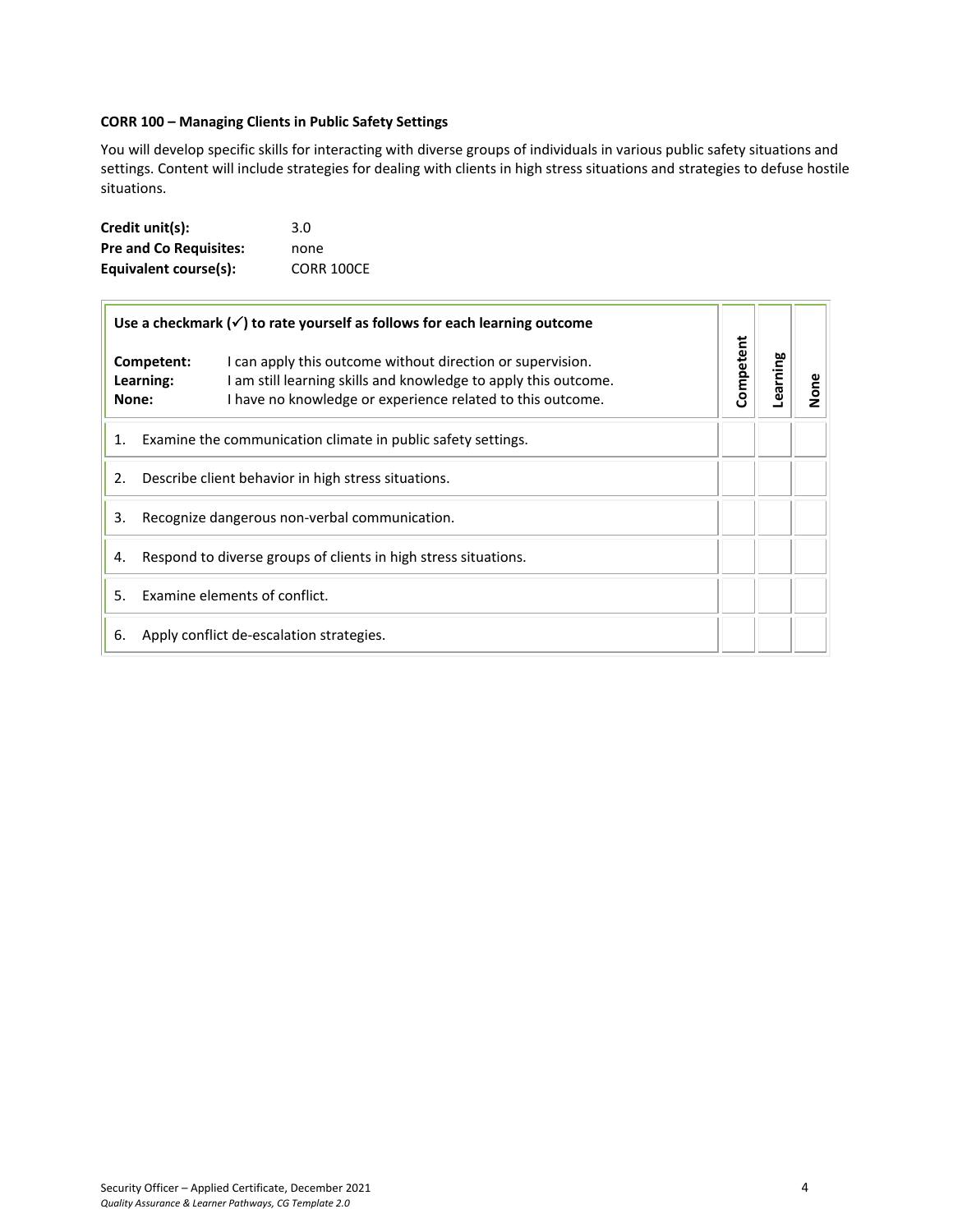#### <span id="page-4-0"></span>**EMPS 107 – Workplace Wellness**

You will examine the roles and concepts of professional behavior in the security industry. You will also examine the components of a healthy lifestyle necessary for wellness in the workplace.

| Credit unit(s):               | 3.0  |
|-------------------------------|------|
| <b>Pre and Co Requisites:</b> | none |
| Equivalent course(s):         | none |

 $\overline{ }$ 

| Use a checkmark $(\check{\mathcal{C}})$ to rate yourself as follows for each learning outcome |                                                                                                                                                                                                                                 |           |          |      |
|-----------------------------------------------------------------------------------------------|---------------------------------------------------------------------------------------------------------------------------------------------------------------------------------------------------------------------------------|-----------|----------|------|
|                                                                                               | Competent:<br>I can apply this outcome without direction or supervision.<br>I am still learning skills and knowledge to apply this outcome.<br>Learning:<br>I have no knowledge or experience related to this outcome.<br>None: | Competent | Learning | None |
| Examine the concepts of integrity and self-discipline.<br>1.                                  |                                                                                                                                                                                                                                 |           |          |      |
| Display professional behavior and presentation and deportment.<br>2.                          |                                                                                                                                                                                                                                 |           |          |      |
| 3.                                                                                            | Examine effective customer service skills.                                                                                                                                                                                      |           |          |      |
| 4.                                                                                            | Demonstrate positive interaction with indigenous clients.                                                                                                                                                                       |           |          |      |
| 5.                                                                                            | Demonstrate positive interaction with diverse groups of clients                                                                                                                                                                 |           |          |      |
| 6.                                                                                            | Examine components of a healthy lifestyle.                                                                                                                                                                                      |           |          |      |
| 7.                                                                                            | Examine emotional well-being.                                                                                                                                                                                                   |           |          |      |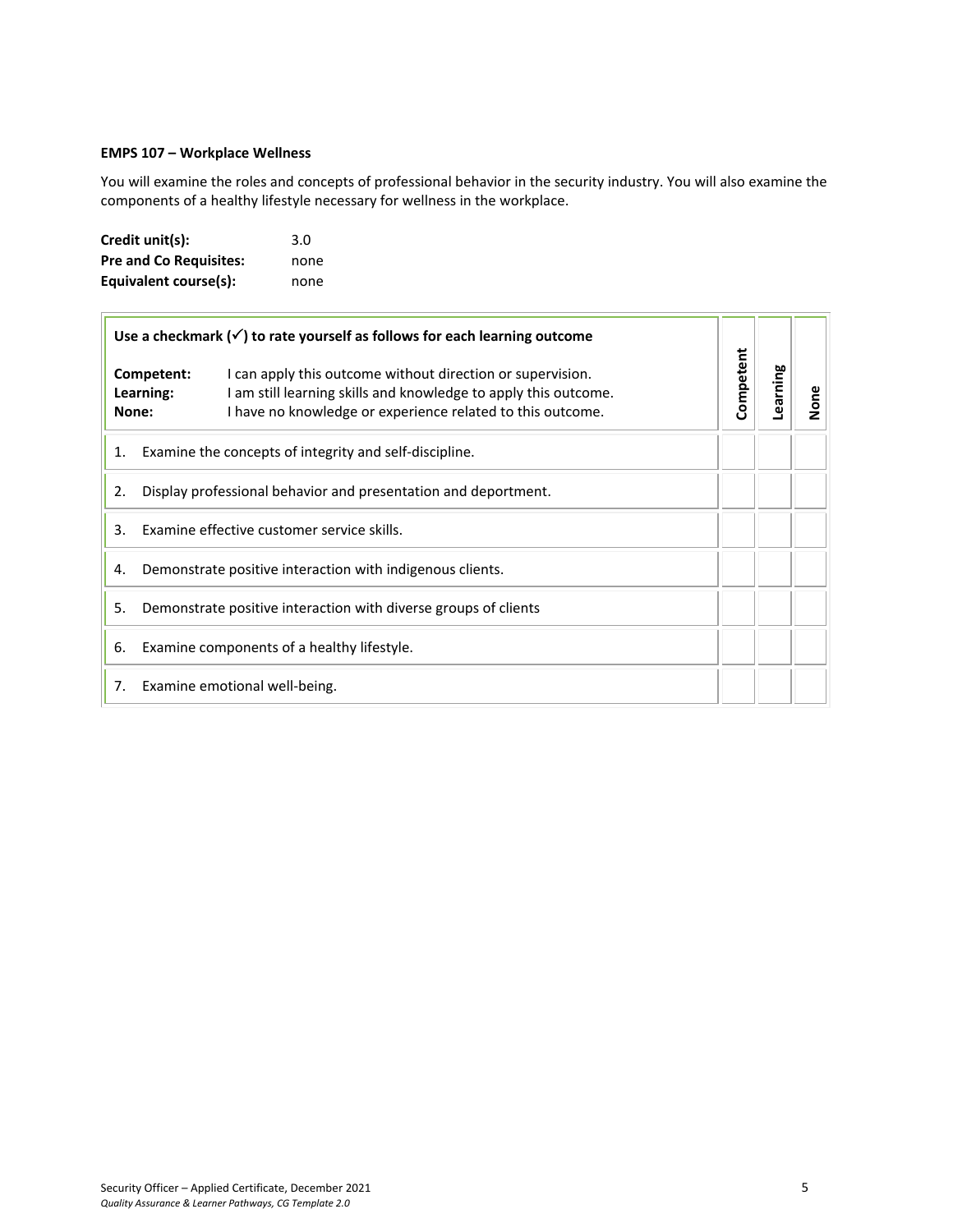# <span id="page-5-0"></span>**JOBR 100 – Job Preparation**

You will develop employability skills that allow you to work in the security field.

| Credit unit(s):               | 2.0  |
|-------------------------------|------|
| <b>Pre and Co Requisites:</b> | none |
| Equivalent course(s):         | none |

| Use a checkmark $(\checkmark)$ to rate yourself as follows for each learning outcome |                         |                                                                                                                                                                                           |           |         |      |
|--------------------------------------------------------------------------------------|-------------------------|-------------------------------------------------------------------------------------------------------------------------------------------------------------------------------------------|-----------|---------|------|
| None:                                                                                | Competent:<br>Learning: | I can apply this outcome without direction or supervision.<br>am still learning skills and knowledge to apply this outcome.<br>I have no knowledge or experience related to this outcome. | Competent | earning | None |
| 1.                                                                                   |                         | Examine career opportunities in the security officer field.                                                                                                                               |           |         |      |
|                                                                                      | Develop a resume.       |                                                                                                                                                                                           |           |         |      |
| Develop a cover letter.<br>3.                                                        |                         |                                                                                                                                                                                           |           |         |      |
| 4.                                                                                   |                         | Practice job interview skills.                                                                                                                                                            |           |         |      |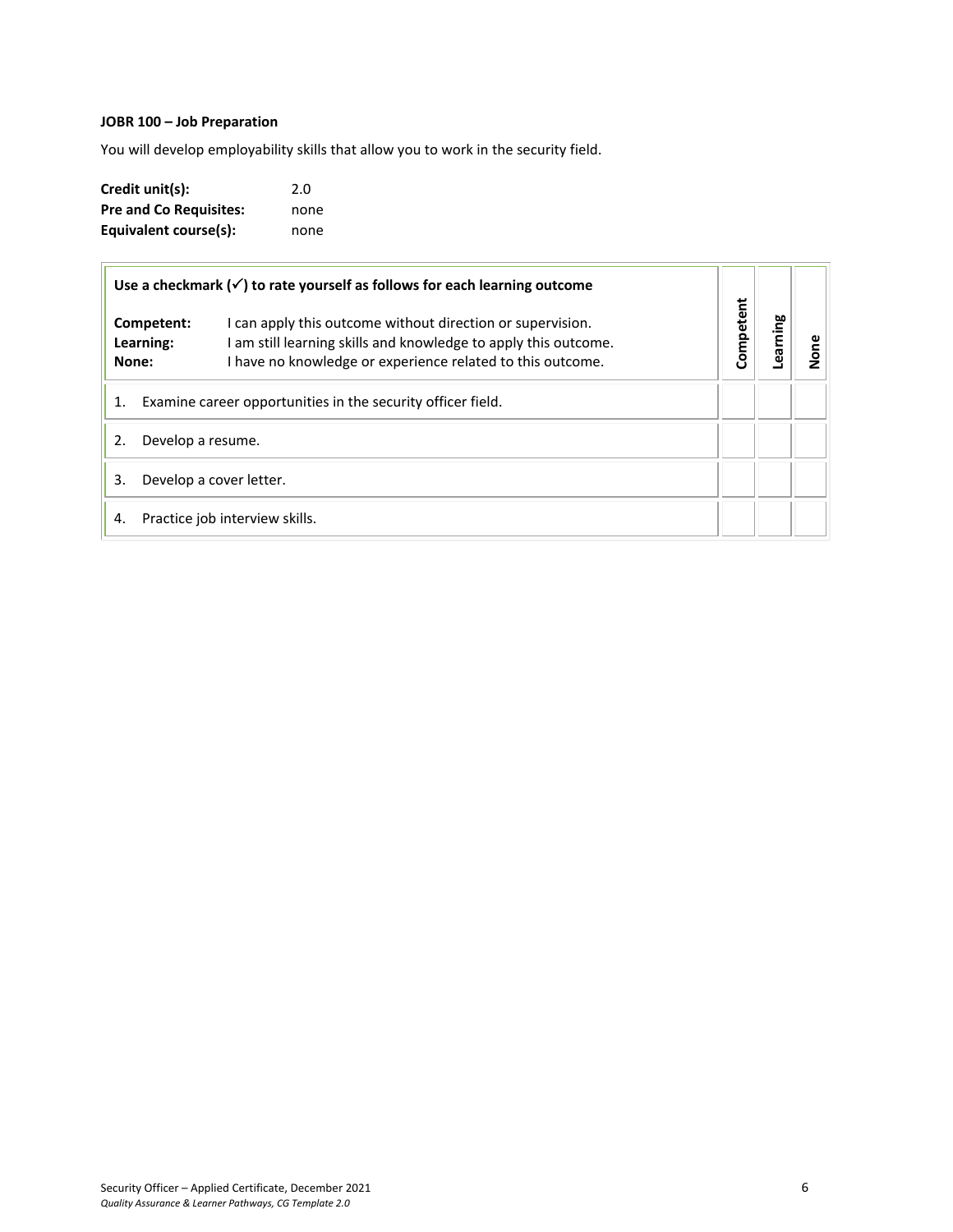#### <span id="page-6-0"></span>**LAW 164 – Reporting Procedures for Security Officers**

You will develop observational skills to collect the information necessary for a variety of law enforcement reports. Based on these acquired skills, you will write reports. You will also link information in these reports to the delivery of testimony in court.

| Credit unit(s):               | 2.0  |
|-------------------------------|------|
| <b>Pre and Co Requisites:</b> | none |
| Equivalent course(s):         | none |

 $\equiv$ 

|    | Use a checkmark $(\checkmark)$ to rate yourself as follows for each learning outcome |                                                                                                                                                                                             |           |  |  |
|----|--------------------------------------------------------------------------------------|---------------------------------------------------------------------------------------------------------------------------------------------------------------------------------------------|-----------|--|--|
|    | Competent:<br>Learning:<br>None:                                                     | I can apply this outcome without direction or supervision.<br>I am still learning skills and knowledge to apply this outcome.<br>I have no knowledge or experience related to this outcome. | Competent |  |  |
| 1. |                                                                                      | Use effective listening and observation skills to collect information.                                                                                                                      |           |  |  |
| 2. |                                                                                      | Apply observation skills to law enforcement situations.                                                                                                                                     |           |  |  |
| 3. |                                                                                      | Describe the categories and requirements for effective operational reporting.                                                                                                               |           |  |  |
| 4. |                                                                                      | Write incident reports and complete log entries.                                                                                                                                            |           |  |  |
| 5. |                                                                                      | Practice testimony and evidence in mock courtroom settings.                                                                                                                                 |           |  |  |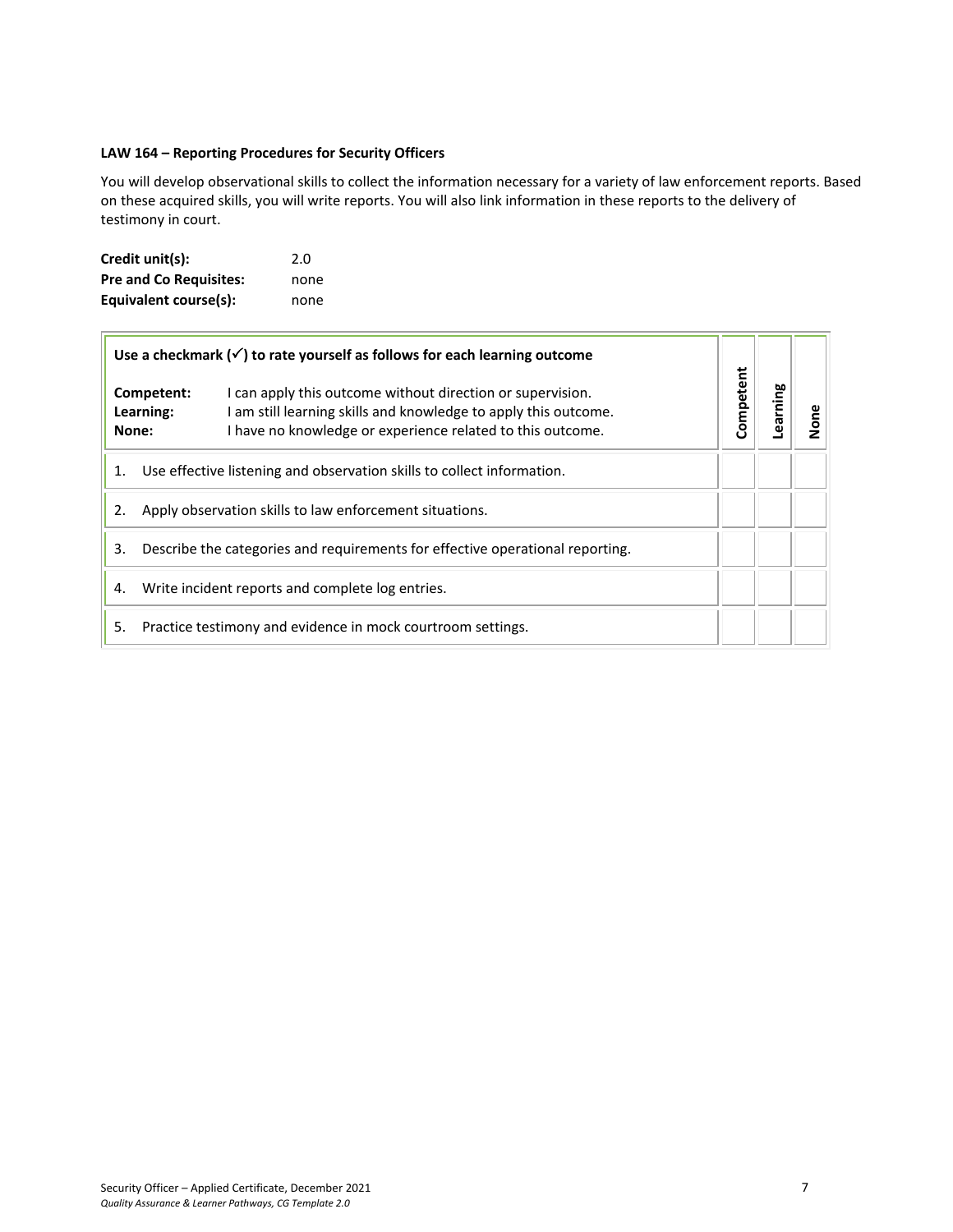#### <span id="page-7-0"></span>**SECG 100 – Crime Prevention and Technology**

You will examine the processes and technologies involved in crime prevention. You will demonstrate skills necessary to maintain a safe work environment.

| Credit unit(s):               | 3.0  |
|-------------------------------|------|
| <b>Pre and Co Requisites:</b> | none |
| Equivalent course(s):         | none |

| Use a checkmark $(\checkmark)$ to rate yourself as follows for each learning outcome |                                                                                                     |                                                                                                                                                                                             |           |          |      |
|--------------------------------------------------------------------------------------|-----------------------------------------------------------------------------------------------------|---------------------------------------------------------------------------------------------------------------------------------------------------------------------------------------------|-----------|----------|------|
|                                                                                      | Competent:<br>Learning:<br>None:                                                                    | I can apply this outcome without direction or supervision.<br>I am still learning skills and knowledge to apply this outcome.<br>I have no knowledge or experience related to this outcome. | Competent | Learning | None |
| 1.                                                                                   | Demonstrate effective computer skills.                                                              |                                                                                                                                                                                             |           |          |      |
| 2.                                                                                   | Utilize tactical communication equipment (radios, camera, GPS) and other tactical<br>communication. |                                                                                                                                                                                             |           |          |      |
| 3.                                                                                   | Discuss loss prevention techniques.                                                                 |                                                                                                                                                                                             |           |          |      |
| 4.                                                                                   | Examine site incidents.                                                                             |                                                                                                                                                                                             |           |          |      |
| 5.                                                                                   | Explain emergency measures protocols.                                                               |                                                                                                                                                                                             |           |          |      |
| 6.                                                                                   | Examine patrol techniques.                                                                          |                                                                                                                                                                                             |           |          |      |
| 7.                                                                                   | Demonstrate traffic control techniques.                                                             |                                                                                                                                                                                             |           |          |      |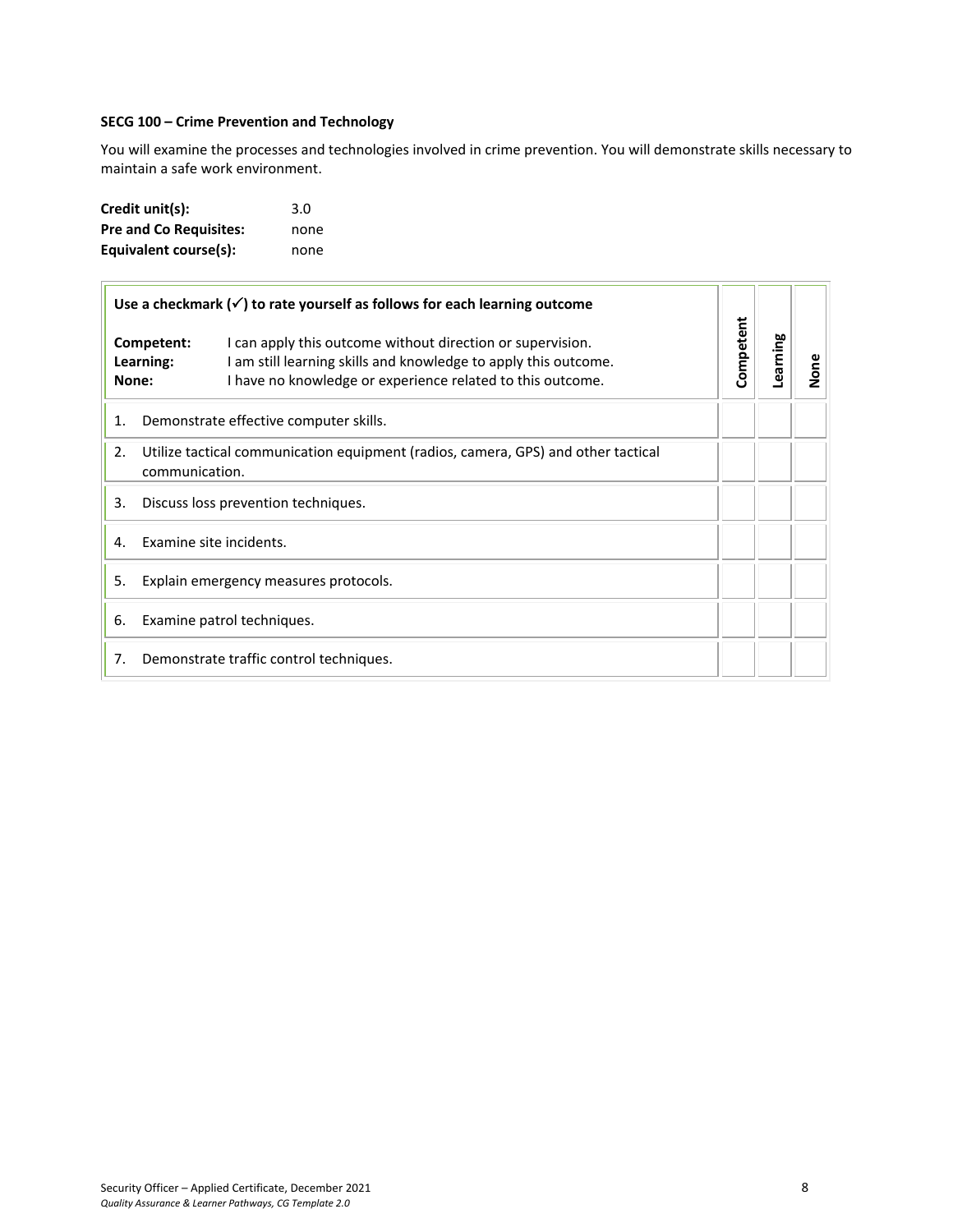#### <span id="page-8-0"></span>**SECG 101 – Legislation and Procedures for Security Officers**

You will examine provincial and federal legislation, policy and procedures in the security field. Your studies will also include the successful completion of the Private Investigators and Security Guards Act (PISGA) exam.

| Credit unit(s):               | 4.O  |
|-------------------------------|------|
| <b>Pre and Co Requisites:</b> | none |
| Equivalent course(s):         | none |

| Use a checkmark $(\checkmark)$ to rate yourself as follows for each learning outcome |                                                                         |                                                                                                                                                                                             |           |          |      |
|--------------------------------------------------------------------------------------|-------------------------------------------------------------------------|---------------------------------------------------------------------------------------------------------------------------------------------------------------------------------------------|-----------|----------|------|
| Competent:<br>Learning:<br>None:                                                     |                                                                         | I can apply this outcome without direction or supervision.<br>I am still learning skills and knowledge to apply this outcome.<br>I have no knowledge or experience related to this outcome. | Competent | Learning | None |
| Discuss the determinants of criminal liability.<br>1.                                |                                                                         |                                                                                                                                                                                             |           |          |      |
| 2.                                                                                   | Explain Charter of Rights and Freedoms.                                 |                                                                                                                                                                                             |           |          |      |
| 3.                                                                                   | Discuss the Canadian Criminal code as it relates to security functions. |                                                                                                                                                                                             |           |          |      |
| 4.                                                                                   |                                                                         | Discuss legislation relating delivery of security services in various industry settings.                                                                                                    |           |          |      |
| 5.                                                                                   | Describe the various roles of security officers.                        |                                                                                                                                                                                             |           |          |      |
| 6.                                                                                   | Explain confidentiality.                                                |                                                                                                                                                                                             |           |          |      |
| 7.                                                                                   |                                                                         | Describe general duties and responsibilities in the security profession.                                                                                                                    |           |          |      |
| 8.                                                                                   |                                                                         | Examine security protocols when monitoring labor related situations.                                                                                                                        |           |          |      |
| 9.                                                                                   |                                                                         | Complete the Private Investigators and Security Guards Act (PISGA) exam.                                                                                                                    |           |          |      |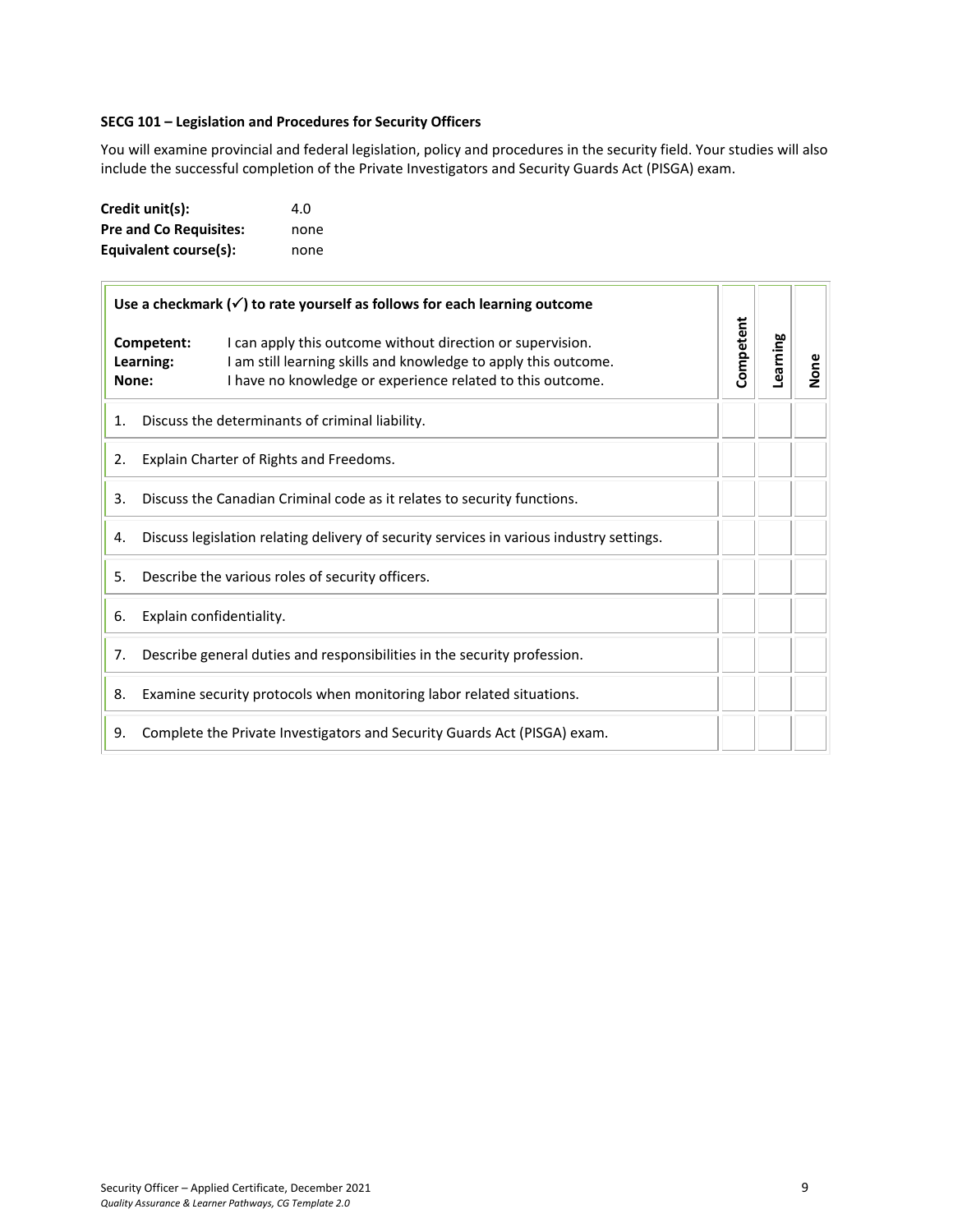## <span id="page-9-0"></span>**SFTY 157 – Defensive Tactics**

You will apply tactical intervention techniques for the assessment and management of difficult situations.

| Credit unit(s):               | 2.0  |
|-------------------------------|------|
| <b>Pre and Co Requisites:</b> | none |
| Equivalent course(s):         | none |

| Use a checkmark $(\checkmark)$ to rate yourself as follows for each learning outcome |                                                     |                                                                                                                                                                                           |           |         |                      |
|--------------------------------------------------------------------------------------|-----------------------------------------------------|-------------------------------------------------------------------------------------------------------------------------------------------------------------------------------------------|-----------|---------|----------------------|
| Competent:<br>Learning:<br>None:                                                     |                                                     | I can apply this outcome without direction or supervision.<br>am still learning skills and knowledge to apply this outcome.<br>I have no knowledge or experience related to this outcome. | Competent | earning | $\tilde{\mathbf{s}}$ |
| Identify the responsibility and authority of law enforcement personnel.<br>1.        |                                                     |                                                                                                                                                                                           |           |         |                      |
| Apply tactical communication and conflict management techniques.<br>2.               |                                                     |                                                                                                                                                                                           |           |         |                      |
| Perform defensive techniques.<br>3.                                                  |                                                     |                                                                                                                                                                                           |           |         |                      |
| 4.                                                                                   | Apply the legal principles of arrest and detention. |                                                                                                                                                                                           |           |         |                      |